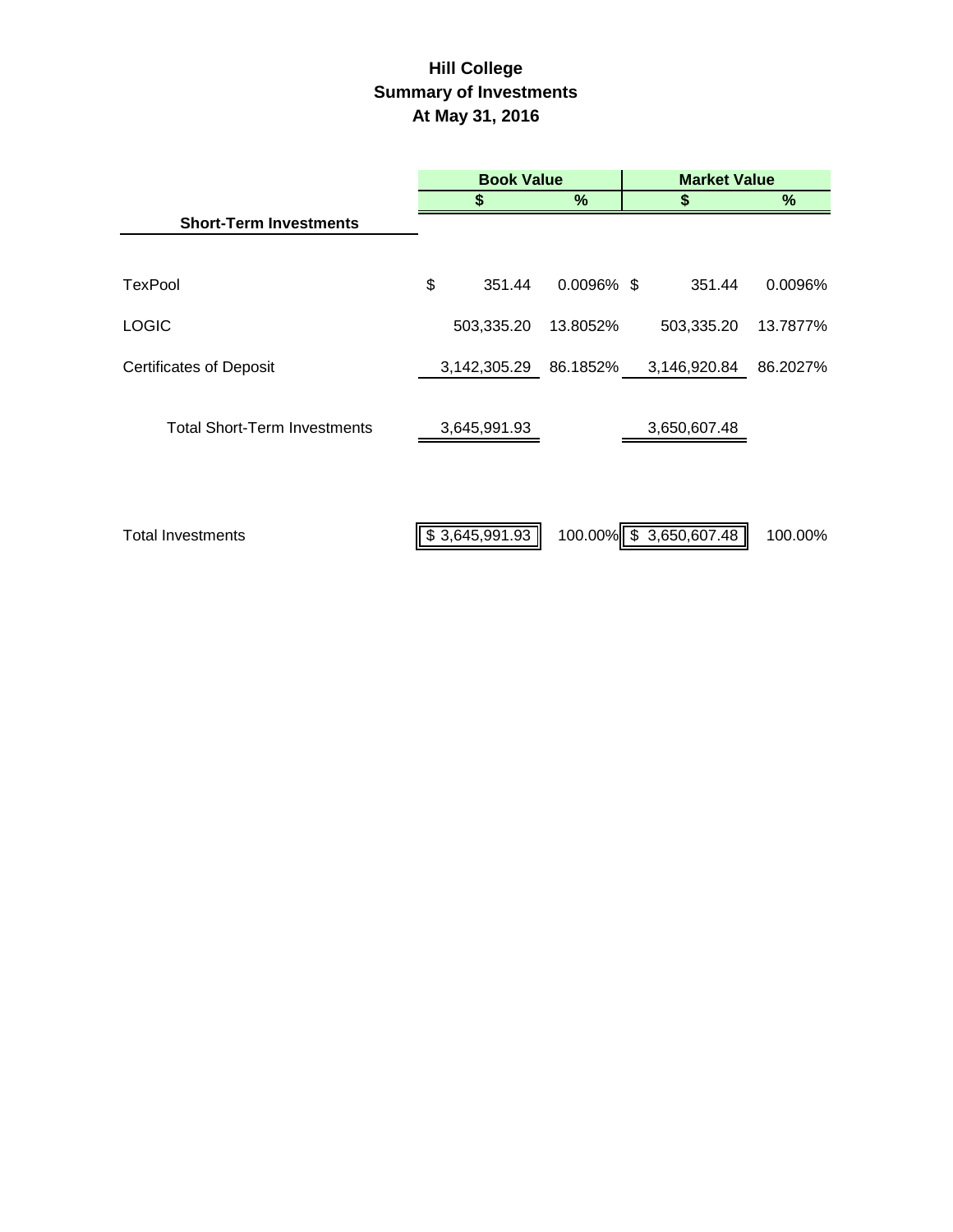## **Hill College Operating Fund Summary of Investments At May 31, 2016**

|                                     | <b>Book Value</b> |              | <b>Market Value</b> |              |          |
|-------------------------------------|-------------------|--------------|---------------------|--------------|----------|
|                                     |                   |              | %                   | S            | $\%$     |
| <b>Short-Term Investments</b>       |                   |              |                     |              |          |
| TexPool                             | \$                | 297.77       | 0.0112%             | 297.77       | 0.0112%  |
| <b>LOGIC</b>                        |                   | 503,234.93   | 18.9929%            | 503,234.93   | 18.9793% |
| <b>Certificates of Deposit</b>      |                   | 2,146,063.08 | 80.9959%            | 2,147,958.70 | 81.0095% |
| <b>Total Short-Term Investments</b> |                   | 2,649,595.78 |                     | 2,651,491.40 |          |
| <b>Total Investments</b>            |                   | 2,649,595.78 | 100.00%             | 2,651,491.40 | 100.00%  |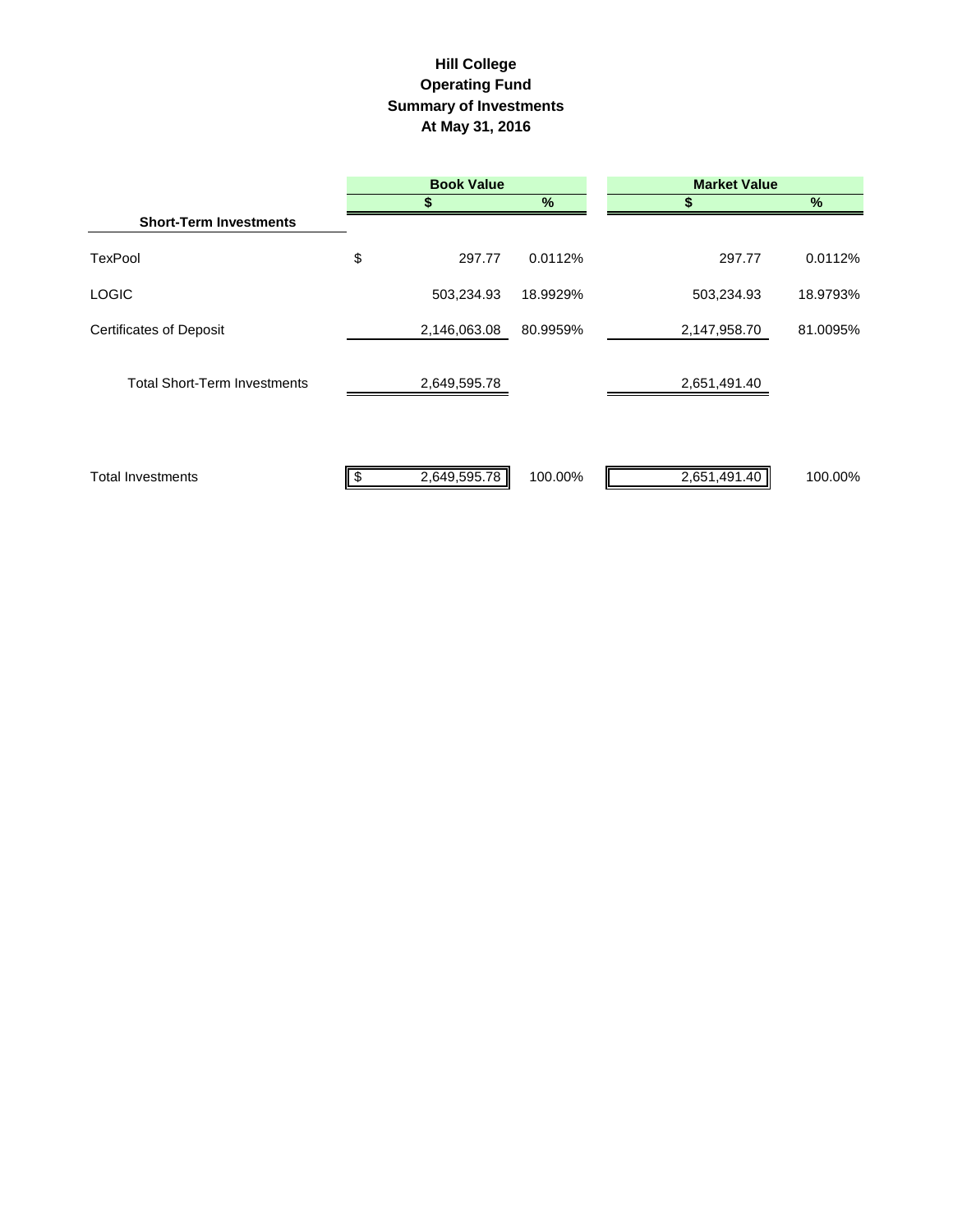#### **Summary of Investments At May 31, 2016 Endowment Fund Hill College**

|                                     | <b>Book Value</b> |           | <b>Market Value</b> |           |
|-------------------------------------|-------------------|-----------|---------------------|-----------|
|                                     |                   | %         |                     | %         |
| <b>Short-Term Investments</b>       |                   |           |                     |           |
| TexPool                             | \$<br>52.47       | 100.0000% | 52.47               | 100.0000% |
| <b>LOGIC</b>                        | ٠                 | 0.0000%   | ٠                   | 0.0000%   |
| <b>Certificates of Deposit</b>      | ٠                 | 0.0000%   |                     | 0.0000%   |
| <b>Total Short-Term Investments</b> | 52.47             |           | 52.47               |           |
| <b>Total Investments</b>            | 52.47<br>\$       | 100.00%   | 52.47               | 100.00%   |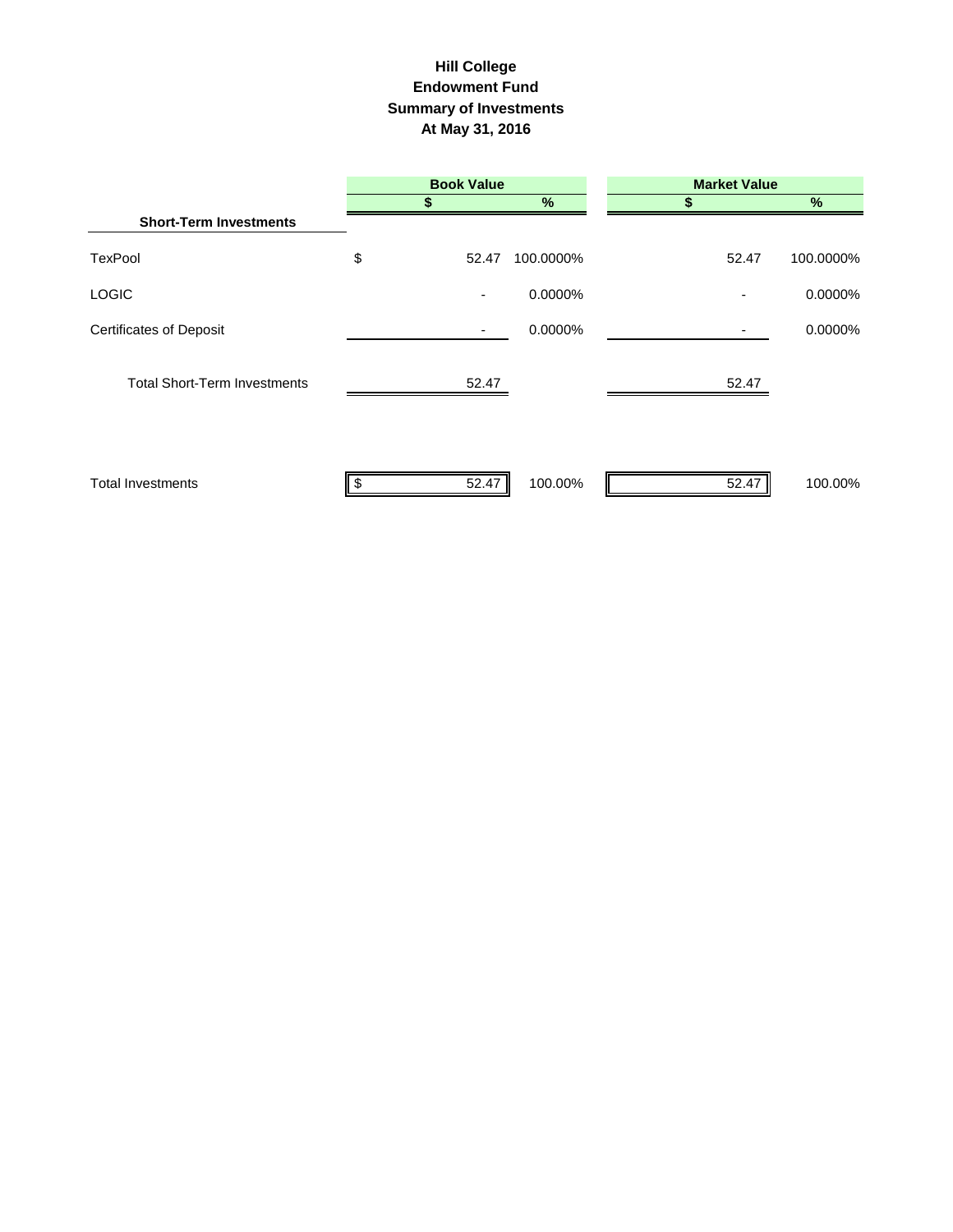#### **Hill College Interest and Sinking Fund Summary of Investments At May 31, 2016**

|                                     | <b>Book Value</b>        |          | <b>Market Value</b> |          |  |
|-------------------------------------|--------------------------|----------|---------------------|----------|--|
|                                     |                          | $\%$     |                     | $\%$     |  |
| <b>Short-Term Investments</b>       |                          |          |                     |          |  |
| <b>TexPool</b>                      | \$<br>1.20               | 51.0638% | 1.20                | 51.0638% |  |
| <b>LOGIC</b>                        | 1.15                     | 48.9362% | 1.15                | 48.9362% |  |
| <b>Certificates of Deposit</b>      | $\overline{\phantom{a}}$ | 0.0000%  |                     | 0.0000%  |  |
| <b>Total Short-Term Investments</b> | 2.35                     |          | 2.35                |          |  |
| <b>Total Investments</b>            | 2.35                     | 100.00%  | 2.35                | 100.00%  |  |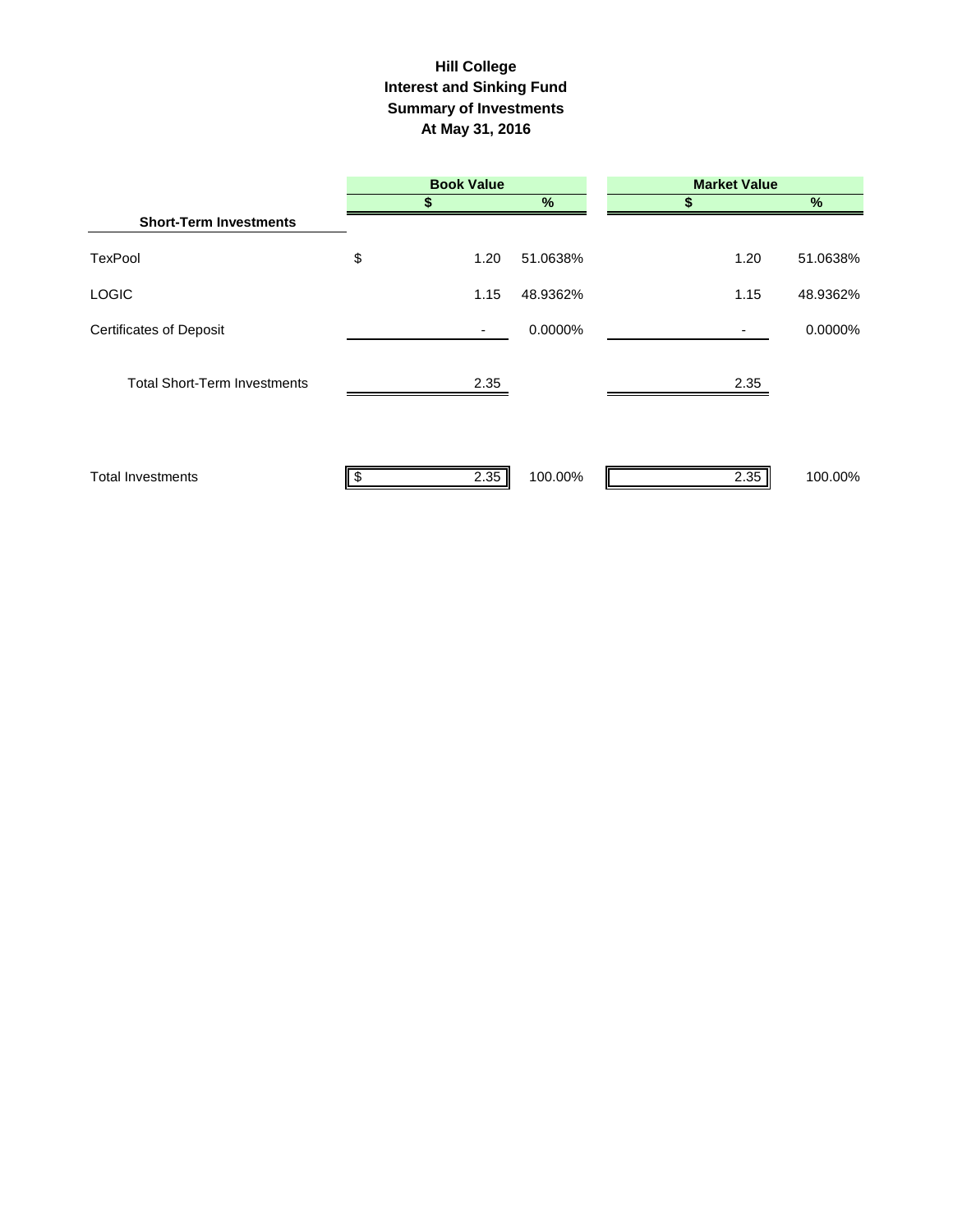## **Hill College Special Revenue Fund Summary of Investments At May 31, 2016**

|                                     | <b>Book Value</b> |          | <b>Market Value</b> |          |
|-------------------------------------|-------------------|----------|---------------------|----------|
|                                     |                   | %        |                     | %        |
| <b>Short-Term Investments</b>       |                   |          |                     |          |
| <b>TexPool</b>                      | \$<br>۰           | 0.0000%  | ٠                   | 0.0000%  |
| <b>LOGIC</b>                        | 99.12             | 0.0099%  | 99.12               | 0.0099%  |
| <b>Certificates of Deposit</b>      | 996,242.21        | 99.9901% | 998,962.14          | 99.9901% |
| <b>Total Short-term Investments</b> | 996,341.33        |          | 999,061.26          |          |
| <b>Total Investments</b>            | 996,341.33        | 100.00%  | 999,061.26          | 100.00%  |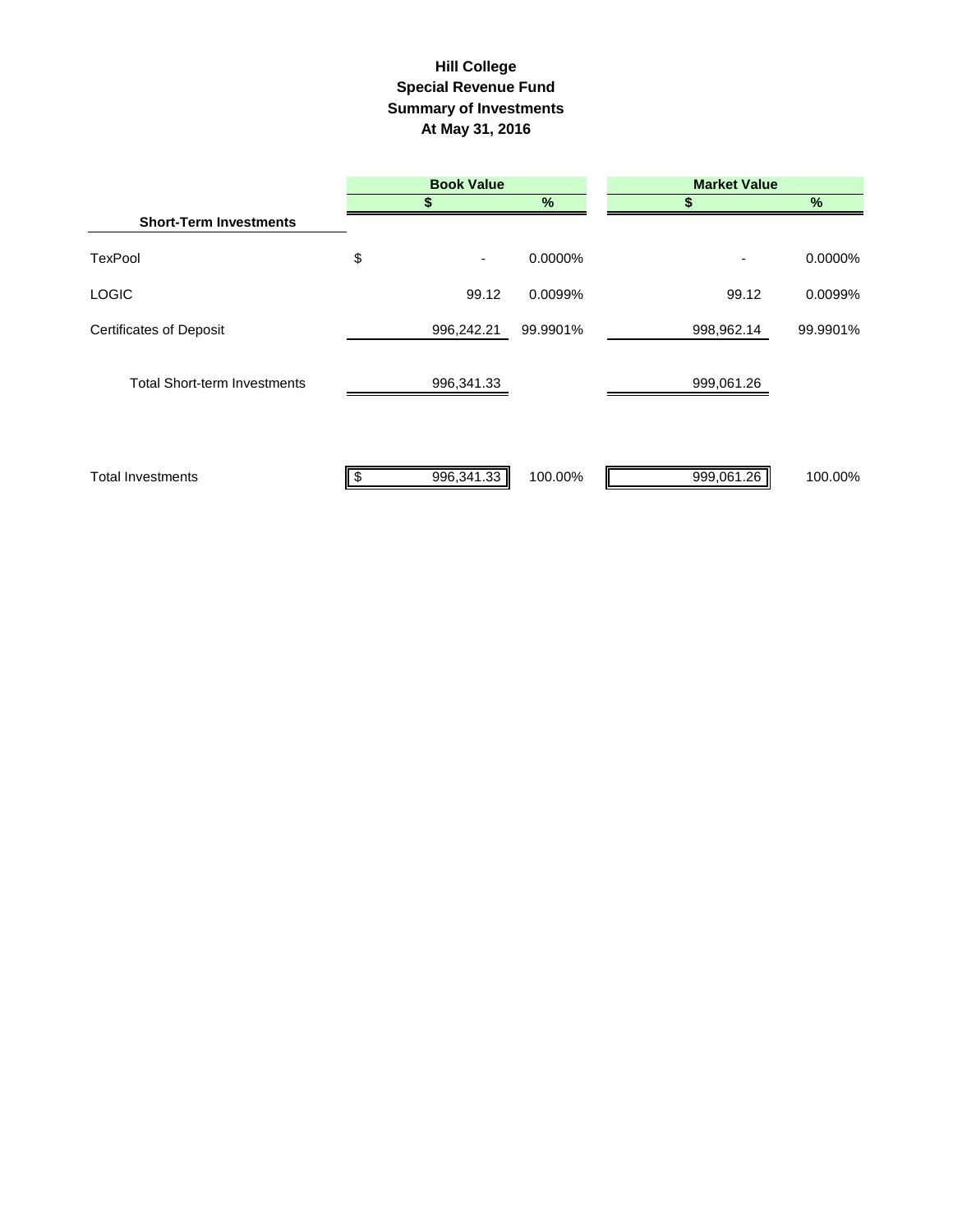## **Hill College Operating Fund Statement of Changes in Investment Assets Quarter Ended May 31, 2016**

|                                                       | <b>Book Value</b>               | <b>Market Value</b> |
|-------------------------------------------------------|---------------------------------|---------------------|
| <b>Beginning Investment Assets - 2/28/16</b>          | \$ 2,644,923.04 \$ 2,644,923.04 |                     |
| Receipts\Contributions                                |                                 |                     |
| Investment Income                                     | 4,672.74                        | 4,672.74            |
| Accrued Interest Income                               |                                 | 1,895.62            |
| <b>Distribution</b>                                   |                                 |                     |
| Net Realized Gains (Losses)                           |                                 |                     |
| Changes in Net Unrealized Appreciation/(Depreciation) |                                 |                     |
| <b>Ending Investment Assets - 5/31/16</b>             | \$2,649,595.78 \$2,651,491.40   |                     |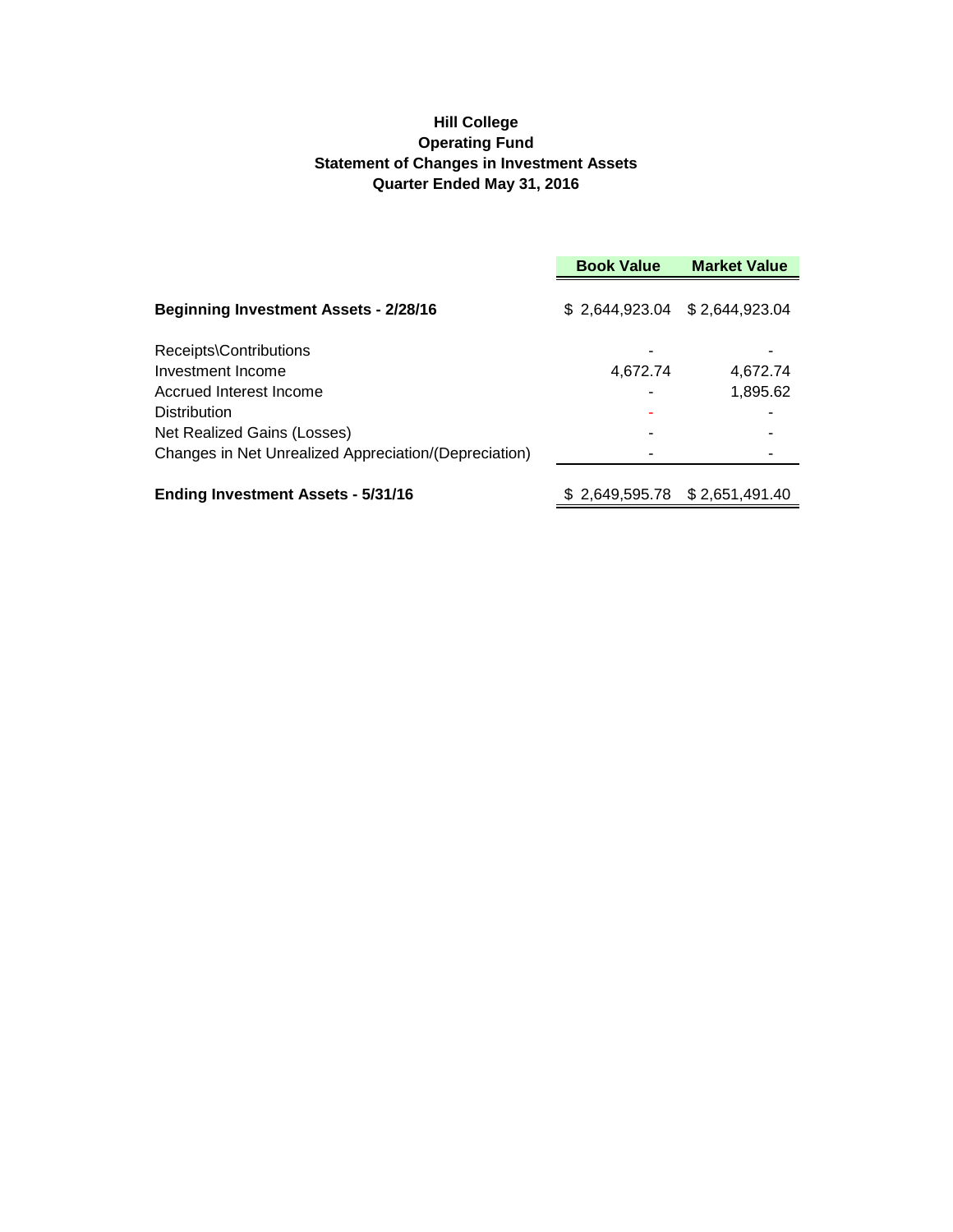## **Hill College Endowment Fund Statement of Changes in Investment Assets Quarter Ended May 31, 2016**

|                                                       | <b>Book Value</b> |       | <b>Market Value</b> |       |
|-------------------------------------------------------|-------------------|-------|---------------------|-------|
| <b>Beginning Investment Assets - 2/28/16</b>          | S                 | 52.47 | \$.                 | 52.47 |
| Receipts\Contributions                                |                   |       |                     |       |
| Investment Income                                     |                   |       |                     |       |
| Accrued Interest Income                               |                   |       |                     |       |
| Distribution                                          |                   |       |                     |       |
| Net Realized Gains (Losses)                           |                   |       |                     |       |
| Changes in Net Unrealized Appreciation/(Depreciation) |                   |       |                     |       |
| <b>Ending Investment Assets - 5/31/16</b>             | \$                | 52.47 | \$.                 | 52.47 |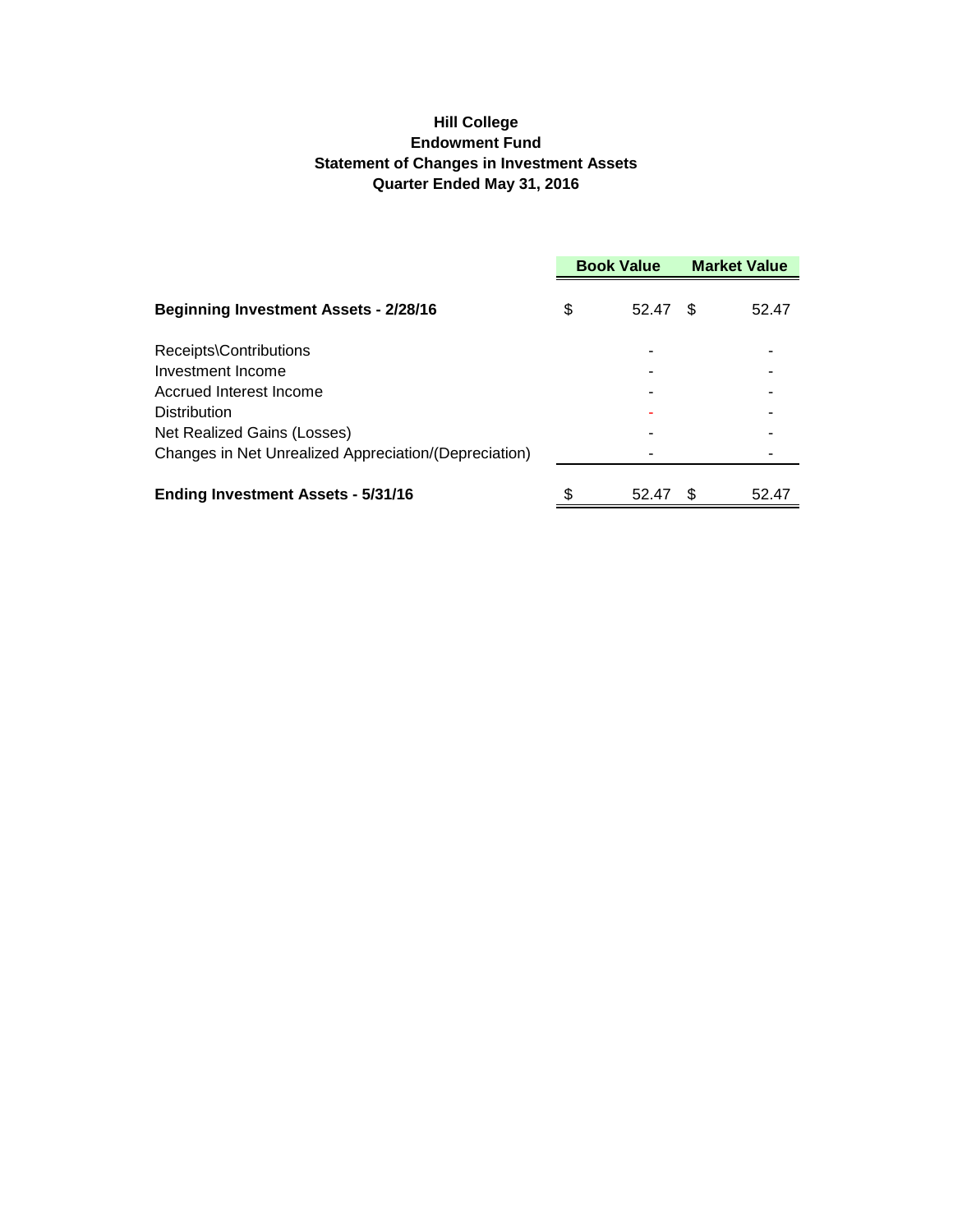## **Hill College Interest & Sinking Fund Statement of Changes in Investment Assets Quarter Ended May 31, 2016**

|                                                       | <b>Book Value</b> |      | <b>Market Value</b> |      |
|-------------------------------------------------------|-------------------|------|---------------------|------|
| <b>Beginning Investment Assets - 2/28/16</b>          | \$                | 2.35 | - \$                | 2.35 |
| Receipts\Contributions                                |                   |      |                     |      |
| Investment Income                                     |                   |      |                     |      |
| Accrued Interest Income                               |                   |      |                     |      |
| <b>Distribution</b>                                   |                   |      |                     |      |
| Net Realized Gains (Losses)                           |                   |      |                     |      |
| Changes in Net Unrealized Appreciation/(Depreciation) |                   |      |                     |      |
| <b>Ending Investment Assets - 5/31/16</b>             | \$                | 2.35 | -S                  | 2.35 |